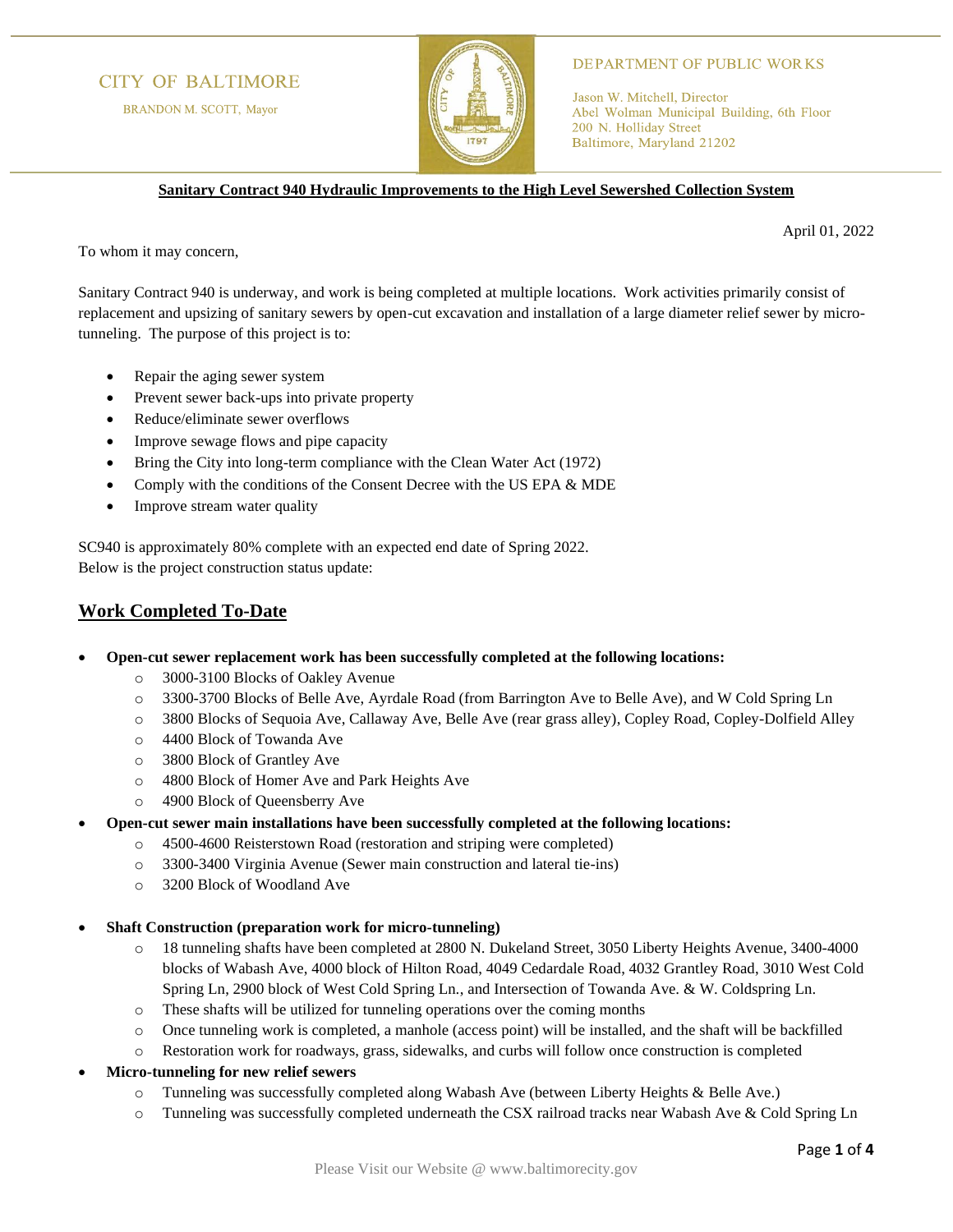# **Work Underway (Ongoing)**

### • **Restoration in the wooded area behind the 4000 Block of Hilton Rd**

- o Access for construction is utilizing existing work areas near 4054 Hilton Road (no new impacts to drivers)
- o Perimeter safety fencing has been installed to prevent unauthorized access and ensure public safety. This fencing will remain in place through the end of the year while the site is fully restored
- o Restoration work for soil replenishment in the disturbed areas is underway
- o Restoration work for trees will take place in Fall 2021 and Spring 2022, when it is seasonally appropriate
- o The guardrails and roadways at the Wabash-Hilton bend will take place once construction is complete.

#### • **Microtunneling for new relief sewer is started at 3000 block of W. Coldspring Lane**

- o Heavy machinery is being utilized above and below the ground. Construction noise is expected.
- o Minor vibrations may be felt in the vicinity of the immediate work area. This is normal.
- $\circ$  The excavated shafts will be utilized for tunneling operations over the coming months
- o The tunneling shafts will remain in place for approximately 4 months while ancillary activities are completed.
- o Daytona Ave and Towanda Ave at W. Coldspring Lane will remain closed until work is completed.
- o The modified traffic pattern will remain in effect through Spring 2022.

#### • **Open-cut sewer main installation beginning at Dukeland Street**

- o Work entails excavating to replace and upsize the existing sewer main
- o Heavy machinery will be used for the pipe construction work (construction noise is expected)
- o There may be temporary modifications to traffic at Dukeland Street.
- o No interruptions to water or sewer service are anticipated.
- o There will be additional vehicles and equipment entering and leaving the site.
- o Work is projected to be completed in Spring of 2022.

## **Upcoming Work (April – May2022)**

- **Site restoration work for all streets previously impacted during pipe and manhole construction**
	- o Work will entail replacement of impacted concrete roadways, asphalt roadways, curbs, sidewalks and grass
	- o "No Parking" signs may be installed as required to provide space for work
	- o Temporary traffic modifications may be implemented while roadway repairs are underway
	- o Work will take place during normal work hours, excluding holidays and weekends
	- o Scheduled areas include:
		- 3300 Block of Belle Ave (Projected Spring 2022)
		- 3400 4000 Blocks of Wabash Ave (Projected Spring 2022)
		- 2800 3000 Blocks of W. Coldspring Lane (Projected Spring 2022)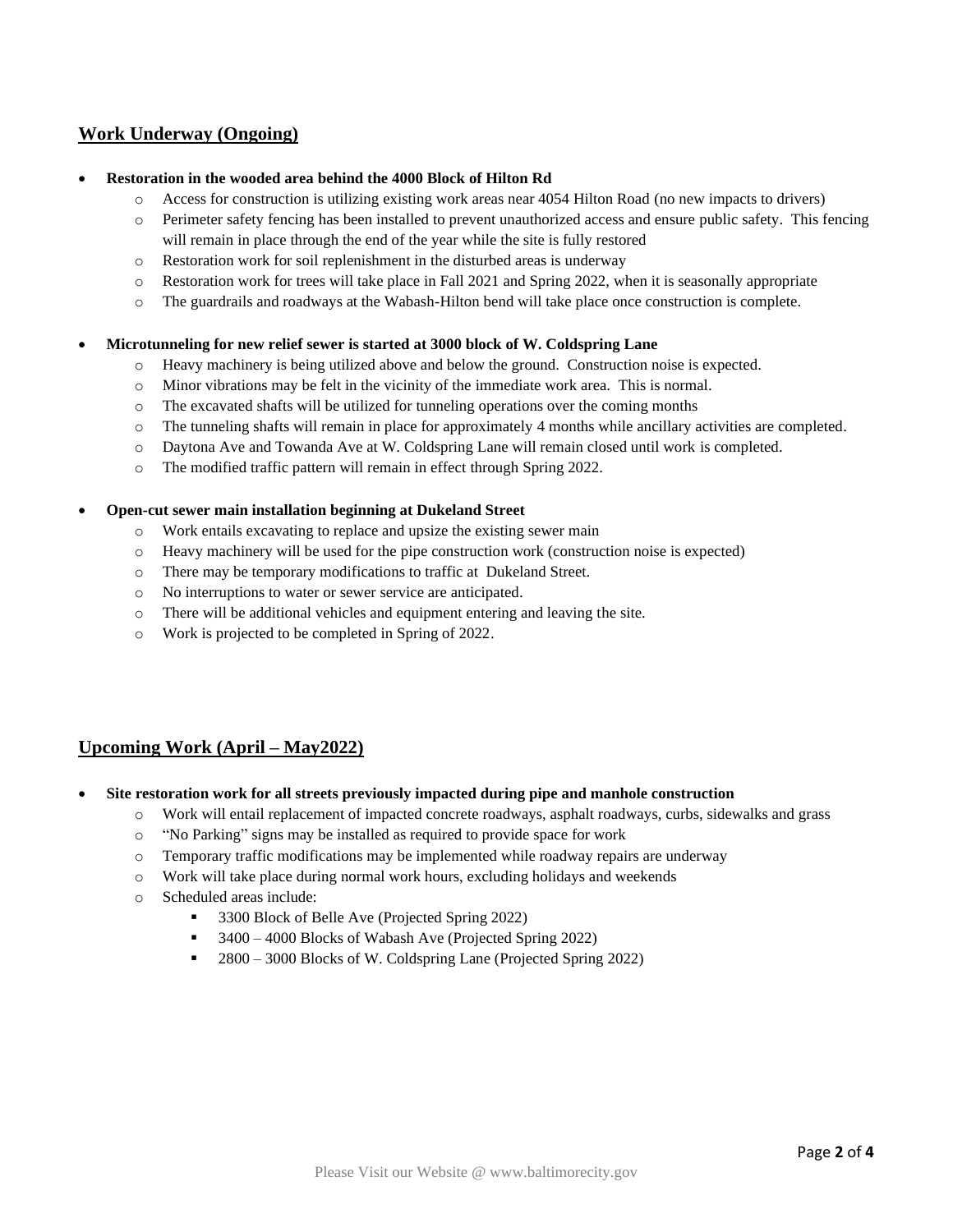Below are some pictures to highlight work in-progress and recently accomplished:



Pipe Installation at Dukeland Street



60" micro tunneling starting at 3000 blk of W. Coldspring Lane